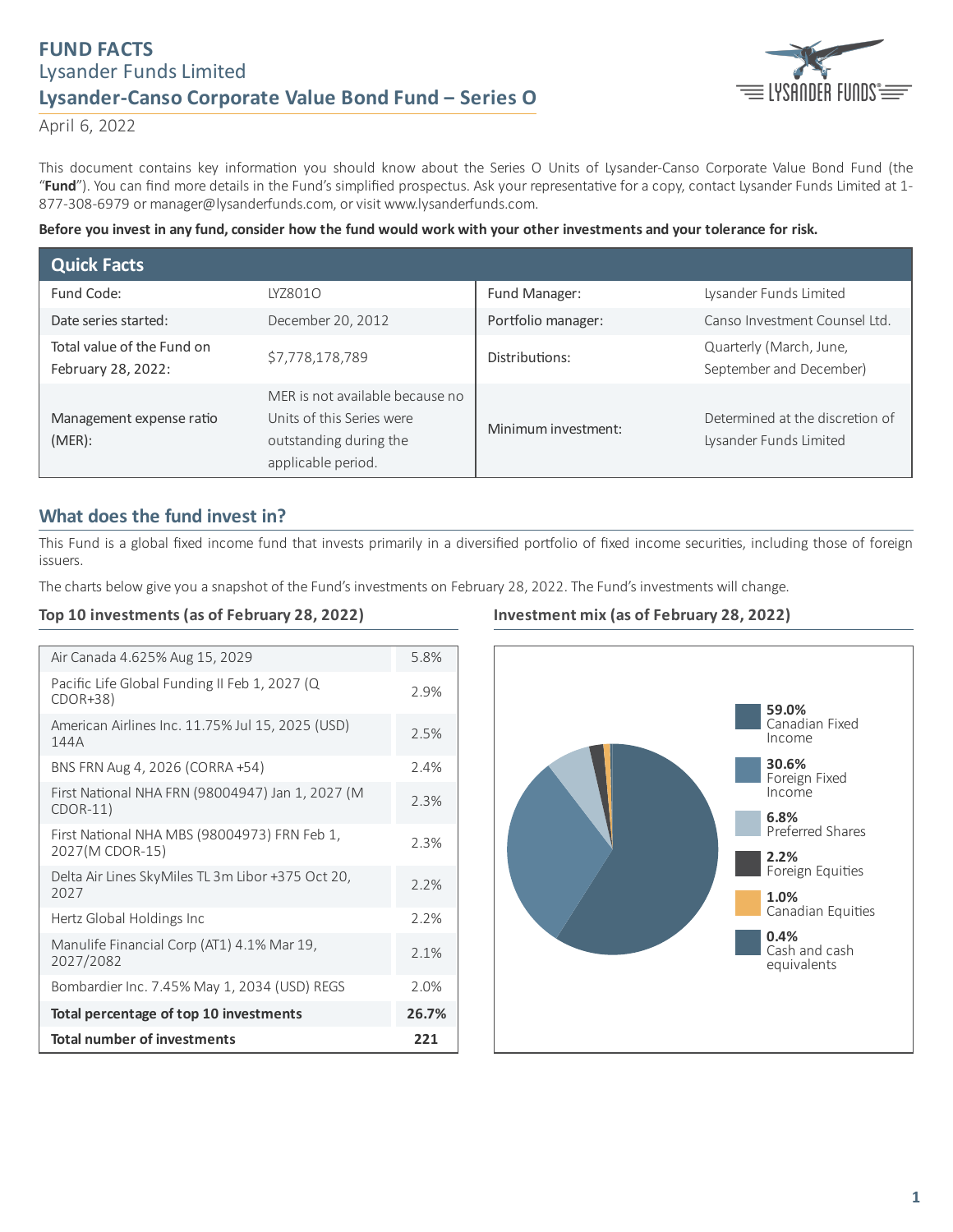# **Lysander-Canso Corporate Value Bond Fund ‒ Series O**

April 6, 2022



## **How risky is it?**

The value of the Fund can go down as well as up. You could lose money. One way to gauge risk is to look at how much a fund's returns change over time. This is called "volatility". In general, funds with higher volatility will have returns that change more over time. They typically have a greater chance of losing money and may have a greater chance of higher returns. Funds with lower volatility tend to have returns that change less over time. They typically have lower returns and may have a lower chance of losing money.

### **Risk** rating

| Lysander Funds Limited has rated the volatility of this Fund as Low. |     |        |        |           |             |
|----------------------------------------------------------------------|-----|--------|--------|-----------|-------------|
|                                                                      | Low | Low to | Medium | Medium to | <b>High</b> |
|                                                                      |     | Medium |        | High      |             |

This rating is based on how much the Fund's returns have changed

from year to year. It doesn't tell you how volatile the Fund will be in the future. The rating can change over time. A fund with a low risk rating can still lose money.

For more information about the risk rating and specific risks that can affect the Fund's returns, see the Risk section of the Fund's simplified prospectus.

### **No guarantees**

Like most mutual funds, this Fund doesn't have any guarantees. You may not get back the amount of money you invest.

## **How has the fund performed?**

This section tells you how the Series O Units of the Fund have performed over the past 7 years. Returns are after Fund expenses have been deducted. These expenses reduce the Series' returns.

### **Year-by-year returns**

This chart would generally show how the Series O Units of the Fund have performed in each of the last 7 years (no Series O Units of the Fund were issued until January 3, 2014). However, year-by-year returns for the Series O Units of the Fund have not been presented for 2016 to 2021, because the Series O Units of the Fund were not outstanding for the full calendar year for those years. The range of returns and change from year to year can help you assess how risky the Fund has been in the past. It does not tell you how the Fund will perform in the future.



#### **Best and worst 3-month returns**

This table shows the best and worst returns for this Series of the Fund in a 3-month period over the past 7 years. The best and worst 3-month returns could be higher or lower in the future. Consider how much of a loss you could afford to take in a short period of time.

|                     | Return    | 3 months ending | If you invested \$1,000 at the beginning of the period |  |
|---------------------|-----------|-----------------|--------------------------------------------------------|--|
| Best return         | 2.95%     | March 31, 2015  | Your investment would rise to \$1,029.50               |  |
| <b>Worst return</b> | $-2.37\%$ | August 31, 2015 | Your investment would drop to \$976.30                 |  |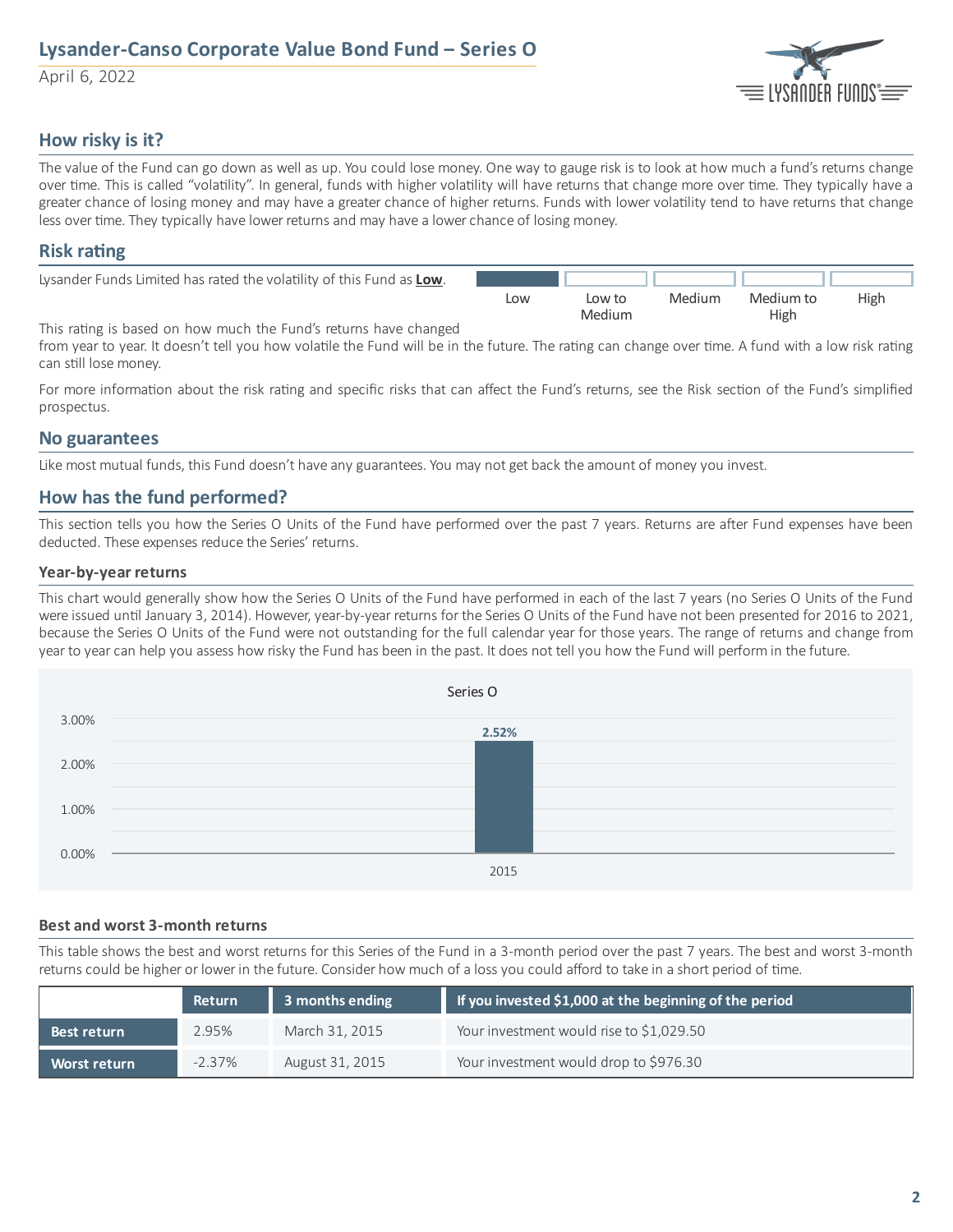# **Lysander-Canso Corporate Value Bond Fund ‒ Series O**

April 6, 2022



#### **Average return**

The annual compounded return of Series O has not been presented, because Series O Units have not been outstanding continuously since inception.

## **Who is the fund for?**

Investors who plan to hold this investment for the medium to long term and want to receive interest income.

### **A word about tax**

In general, you'll have to pay income tax on your share of the Fund's earnings and on taxable capital gains you realize from redeeming your investment. How much you pay depends on the tax rates that apply to you, and whether or not you hold the fund in a registered plan such as a Registered Retirement Savings Plan or a Tax-Free Savings Account.

Keep in mind that if you hold your fund in a non-registered account, fund distributions of income and taxable capital gains are included in your taxable income, whether you get them in cash or have them reinvested.

## **How much does it cost?**

The following tables show the fees and expenses you could pay to buy, own and sell Series O Units of the Fund. The fees and expenses – including any commissions – can vary among series of a fund and among funds. Higher commissions can influence representatives to recommend one investment over another. Ask about other funds and investments that may be suitable for you at a lower cost.

#### **Sales charges**

No sales charges apply when you purchase Series O Units of the Fund.

#### **Fund expenses**

You do not pay these expenses directly. They affect you because they reduce the Fund's returns. The Fund's expenses are made up of the management fee, operating expenses and trading costs. The Series' management fee is negotiated on a case-by-case basis with Lysander Funds Limited, but will not exceed the management fee payable on Series A Units of the Fund, which is currently 1.25%. The expenses for this Series are not available because no Units of this Series were outstanding during the applicable period.